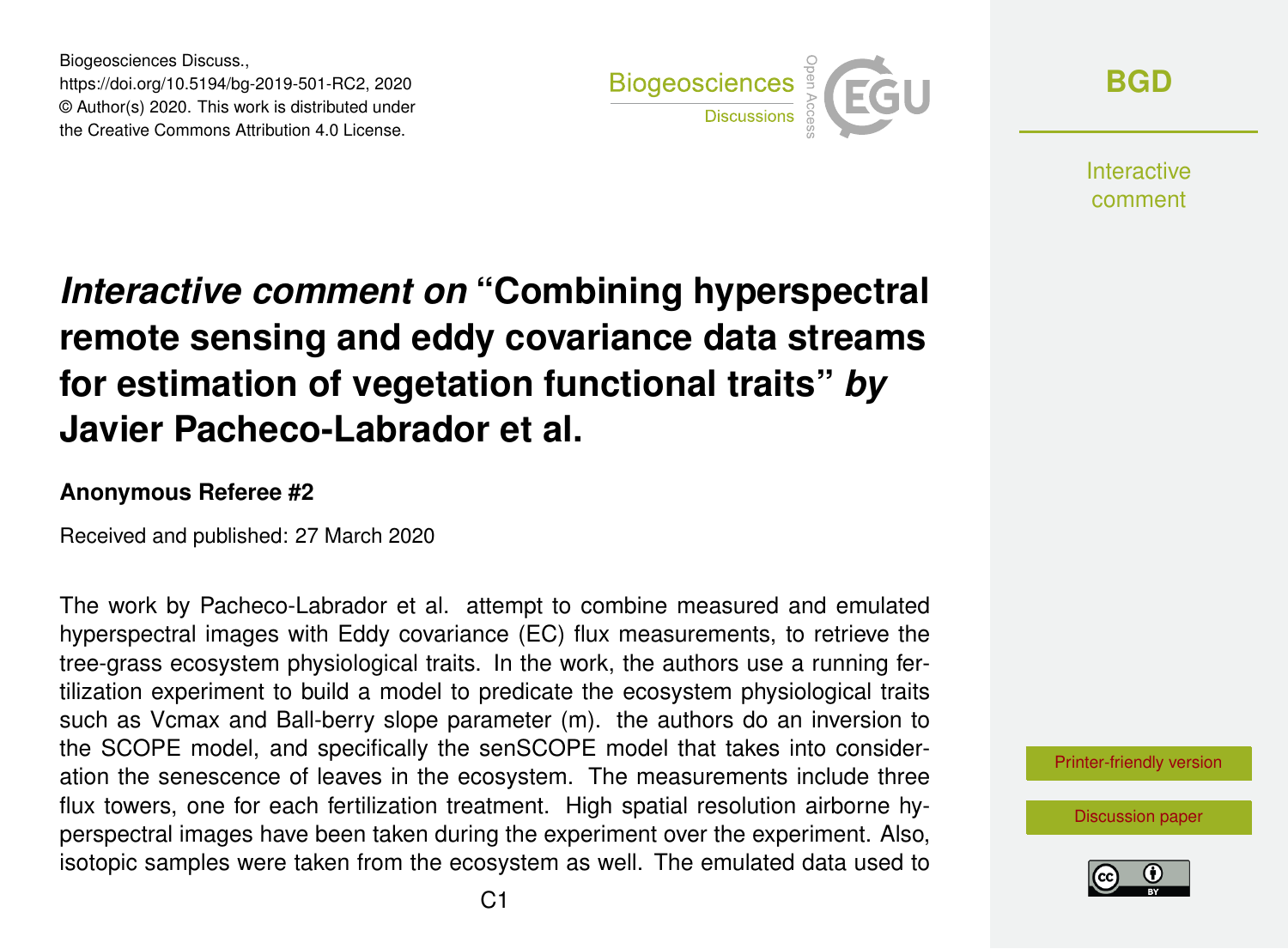introduce the potential of future satellite missions for ecosystem physiological traits retrieval. It is highly noticeable that the works contain a large amount of data from many years of measurements. Moreover, the combination of the fertilization treatments, in the heterogeneous ecosystem, using a wide range of measurements should bring to a robust understanding of the ecosystem physiological behavior. The use in the SCOPE model also allows to combine spectral and physical parameters measurements to retrieve ecosystem physiological parameters. However, reading through the manuscript leads to the filling that the current work was mainly the building of the model and less to achieve an understanding of the ecosystem relation between the measured spectral data and the physiological traits. Moreover, it is a bit problematic to estimate the model performance in Infront of other estimated values (with their on uncertainties) and not with actual measured values. Estimation of Vcmax from leaves N content (which is also estimated part of the times, according to the authors) required a large number of assumptions and should be done carefully. To my opinion, this work has a high potential to bring to a better understanding of the ecosystem physiological response through hyperspectral and EC measurements, however, several changes are required:

- All the graphs (except to figures 2&3) do not mention the fertilization treatments, maybe this addition can explain part of the variance in the graphs.

- It looks like the summer measurements are not responding to the model, maybe the authors should consider excluding these results from the model, or at least to model them separately.

- In general, the discussion is mainly explaining the technical reasons for the model behavior against the other parameters. Maybe connecting the model to the actual physiology measured in the field will lead to a better understanding of the model strengths and weaknesses.

Short comments through the MS:

- Line 77: Reference is required. - Line 79-80: This is a very simplified assumption.

Interactive comment

[Printer-friendly version](https://www.biogeosciences-discuss.net/bg-2019-501/bg-2019-501-RC2-print.pdf)

[Discussion paper](https://www.biogeosciences-discuss.net/bg-2019-501)